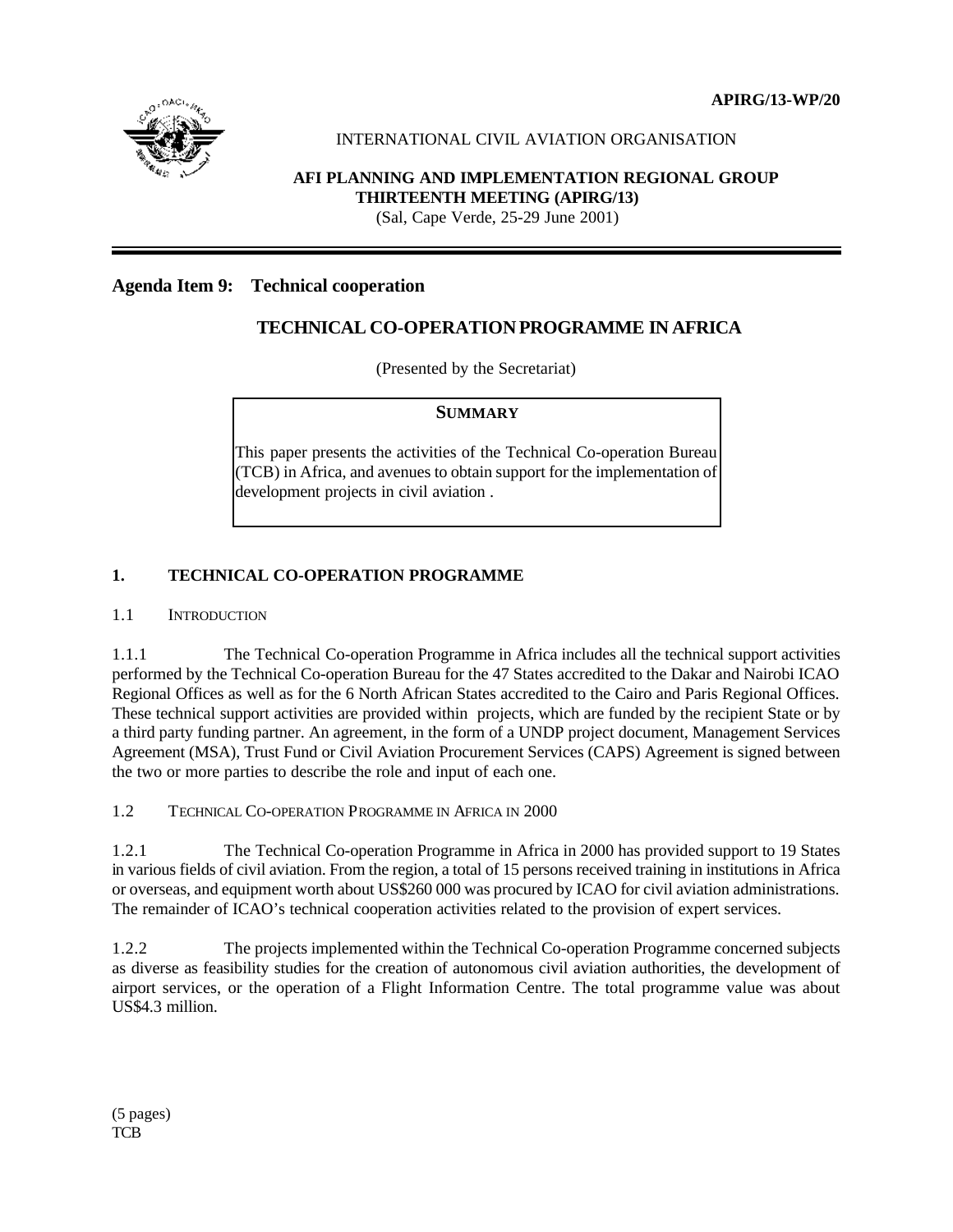1.2.3 ICAO's priorities are reflected, as far as possible, in the Africa Technical Co-operation Programme. In continuation of the work carried out these past years, additional feasibility studies were undertaken for new States who expressed interest in restructuring their civil aviation administration. Experience gained worldwide from projects related to the establishment of Civil Aviation Authorities (CAAs) indicates that where airports and route facilities have been operated by autonomous authorities, their overall financial situation has generally tended to improve. Consequently, where improved efficiency and financial results can be achieved, ICAO recommends that States consider the establishment of such authorities.

1.2.4 Emphasis was placed as well in the development of projects aimed at remedying the deficiencies identified during the audits undertaken by the ICAO Universal Safety Oversight Audit Programme (USOAP). The audits showed that the lack in oversight capability originate mainly in the shortage of funding, human and material resources. To achieve long-term sustainability of Safety Oversight capacity in an environment of relatively low density of operators and aircraft, it was considered advantageous to pool personnel and financial resources. Therefore sub-regional projects are being developed, on the same principles as those being successfully implemented in other regions. Key components are the establishment and training of a core of highly qualified flight operations and airworthiness inspectors from the sub-region to be able to perform the full range of flight safety inspection and certification functions, definition of a mechanism to exercise the safety oversight and retaining the regional inspectors, and the harmonization of air laws, regulations and procedures. The objective here is to have suitable and efficient airworthiness and flight operations regulatory systems.

1.2.5 The scope of the Technical Co-operation Programme in Africa is very low in comparison with the needs identified in the region, which are reflected in many Working Papers of this meeting presenting the shortcomings and deficiencies in various aviation fields. The traditional funding (in the form of grants from UNDP) which was available in the past has practically disappeared. For example, UNDP financed the Technical Co-operation Programme in Africa at the rate of 85 per cent in 1990, and only 8 per cent in 2000. In nominal terms, the decrease is even larger, since UNDP contributed a total of US\$9 028 000 to the ICAO Programme in Africa in 1990, versus US\$365 000 to the 2000 Programme, i.e. 25 times less.

1.2.6 The change of policy and strategy by the UNDP has hurt the development of the aviation sector, particularly in Africa. Yet Africa is the region with the most requirements, where the actions required to implement fully the SARPs are the most numerous. Civil aviation in general, and air transport in particular, have been systematically excluded from the Country Strategy Notes where priorities are addressed. This has been done despite the undeniable role that aviation plays in the economic and social development of all countries.

#### 1.3 FUNDING FOR NEW PROJECTS

1.3.1 The significant reduction in UNDP funding of civil aviation projects has been worldwide, and other regions have been affected similarly. However, in the Americas, for example, the Programme has nevertheless expanded with new funding made available by the States themselves. The States have seen the benefits, in terms of quality and in terms of cost, of having the technical support of ICAO for many of their development projects. They are also repeatedly coming to ICAO for procurement of aviation equipment and complex systems, satisfied of having better suited equipment at better conditions.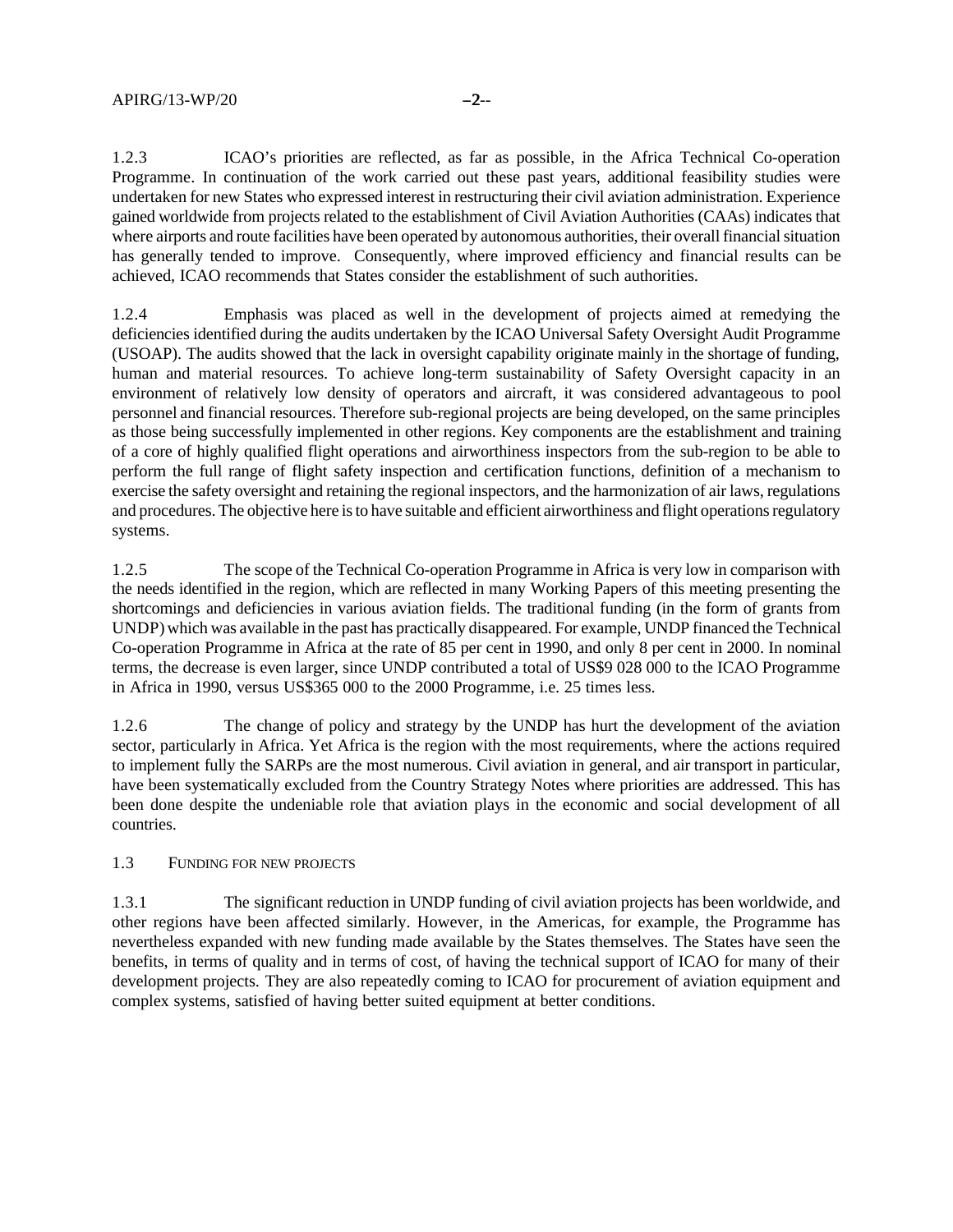1.3.2 When funding from the State is not sufficient, the other avenue is to look for third party funding partners, whether they are a State or, more often, a multilateral organization. Apart from limited scope studies, the funding is usually in the form of a soft loan rather than a grant.

1.3.3 Faced with the dramatic decrease of UNDP funding for aviation in Africa, ICAO's Technical Co-operation Bureau has approached new partners to diversify the funding base of the programme. This resulted in having six projects signed in the year 2000 with new funding partners. This brings hopes that the many requirements to strengthen civil aviation in the Africa Region may in the near future involve a larger funding base.

1.3.4 However, the process has also confirmed the requirements for obtaining funding for civil aviation development projects in Africa. Certainly, projects have to be based on a need well defined and documented. In addition, funding partners are repeatedly requesting a strong commitment of the recipient governments or administrations to the aviation developments proposed through the project. They also want to be assured, and that is a key factor, of the sustainability of the project's outcome. In other words they want to be sure the money they provide will help achieve some results that will not fade nor disappear once the project is finished.

1.3.5 To facilitate the submission of detailed project proposals, the ICAO Council has agreed to assign US\$435 000 for the development of Safety Oversight projects in Least Developed Countries and for States who have no contributions in arrears. Although ICAO does not have funds of its own for technical cooperation activities, the Council took this exceptional measure in recognition of the significant gap existing between the technical cooperation requirements and the number of funded projects.

1.3.6 In addition ICAO Technical Cooperation Bureau will be organizing a seminar that will present in detail how it works and implements projects, and what are the requirements to develop a successful project having some chances to be supported by financial partners.

1.3.7 In most cases, when considering projects for funding, financial partners expect, as a commitment from the States, an active participation in the preparation of the project and a contribution to its cost. Without these two elements, the possible funding partners are not reassured that the civil aviation administrations will participate fully in the project activities and will be in a position to ensure the sustainability of the project achievements after its termination. They are therefore very hesitant to provide financial support.

1.3.8 Member States may wish to consider these elements when submitting requests for technical cooperation activities. ICAO and its Technical Co-operation Bureau remain available to work with AFCAC and its Member States to develop and jointly present well structured project proposals to funding partners.

1.4 SCOPE FOR NEW PROJECTS

1.4.1 For over a decade the trend towards globalization has shaped world affairs. AFCAC and its Member States will have to adapt to the trend in order to maintain currency and in order to benefit from the pooling of resources.

1.4.2 Already a number of regional groupings have embarked on studies to explore their potentials for cooperation and integration of aeronautical activities. Among the areas that present long term potential for cooperation are CNS/ATM, Safety Oversight and Search and Rescue. These areas also have the potential to attract funding participation by users and other stakeholders within and outside the aeronautical industry.

1.4.3 In the implementation of CNS/ATM, African States may wish to take efficient advantage of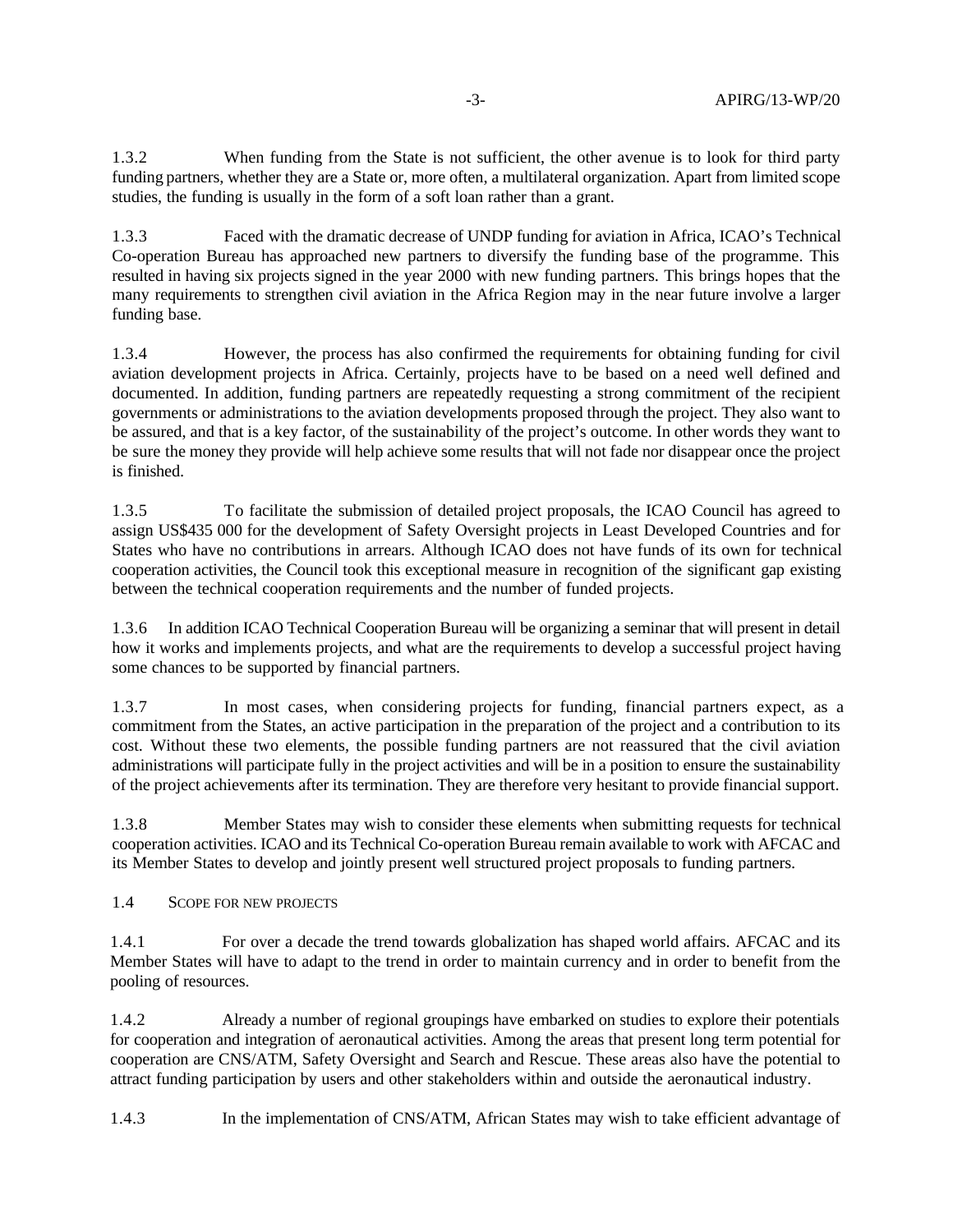available resources for the adoption of new technologies to make the transition to future air navigation systems and in the maintenance of aeronautical infrastructure and facilities (WP/6). This would require a deliberate and calculated effort on the part of civil aviation authorities to collaborate in the rationalization, harmonization and integration of air navigation infrastructure and services. In the other regions of the world, such as Latin America and Asia/Pacific, regional projects in CNS/ATM involving groups of States have been embarked upon with encouraging degrees of success. ICAO can play a central role in coordinating the cooperation arrangements.

1.4.4 Among the obligations of the States' civil aviation administrations is the responsibility for the regulation and oversight of flight operations. As indicated earlier, the ICAO Universal Safety Oversight Audit Programme has shown that many civil aviation administrations, especially in Africa, have difficulty in meeting this obligation (WP/12). The cooperative approach has been adopted as a solution to the problem in some areas of the world. This approach involves the establishment of a regional framework for the joint utilization of resources, thus enabling maximal use of available manpower while building a regional capacity for self reliance in safety oversight. TCB is assisting a number of African States in the establishment of a forum for collaboration on a regional level in matters of safety oversight.

1.4.5 There is a definite need to update the capacity and skills of regional and national institutions and persons providing Search and Rescue services to enhance their capacity to organize and implement search and rescue operations in a timely, economically and efficiently coordinated manner (WP/31).

1.4.6 In fact, recent aircraft accidents in some parts of Africa have revealed inadequacies in the area of Search and Rescue which need to be addressed. In accordance with the recommendations of the Seventh Africa-Indian Ocean Regional Air Navigation Meeting (AFI/7 held in Abuja, 12-23 May 1997) and Conclusion 12/30 of the Twelfth APIRG Meeting (Tunis, 21-25 June 1999), the States concerned must assign high priority to the implementation of the ICAO specifications relating to Search and Rescue services.

1.4.7 In view of the current serious shortcomings (lack of human and material resources, statutory instruments not updated, non-existent cooperation agreements, etc.), it is essential that a regional or continental approach be adopted in order to allow the African States to meet their obligations.

# 1.5 MEMORANDUM OF UNDERSTANDING BETWEEN ICAO AND AFCAC

1.5.1 Potential funding partners have indicated on various occasions that regional and subregional development projects have a greater possibility of success for approval if they were presented by regional organizations. It is believed that an optimal strategy would be for ICAO and AFCAC to coordinate the development of regional project documents on the basis of which AFCAC and its Member States would request financing from funding partners for project implementation with ICAO as Executing Agency.

1.5.2 In order to take advantage of AFCAC's ability to obtain funding for technical co-operation projects and ICAO's experience in developing and implementing such projects, AFCAC and ICAO agreed to sign a Memorandum of Understanding (MoU) of which ICAO will act as Executing Agency for AFCAC projects funded by third parties, including the African, Caribbean and Pacific (ACP) Group of States. The MoU between ICAO and AFCAC was signed in Montreal on 28 July 2000, its thrust being a commitment from ICAO and AFCAC to cooperate in the preparation of project proposals, resource mobilization and project implementation.

# 1.6 AFCAC 16TH ASSEMBLY

1.6.1 The funding difficulties were discussed at the AFCAC 16<sup>th</sup> Assembly held in Cairo, Egypt from 21 to 26 April. The AFCAC Assembly, in recognising the seriousness of this issue, called upon ICAO and